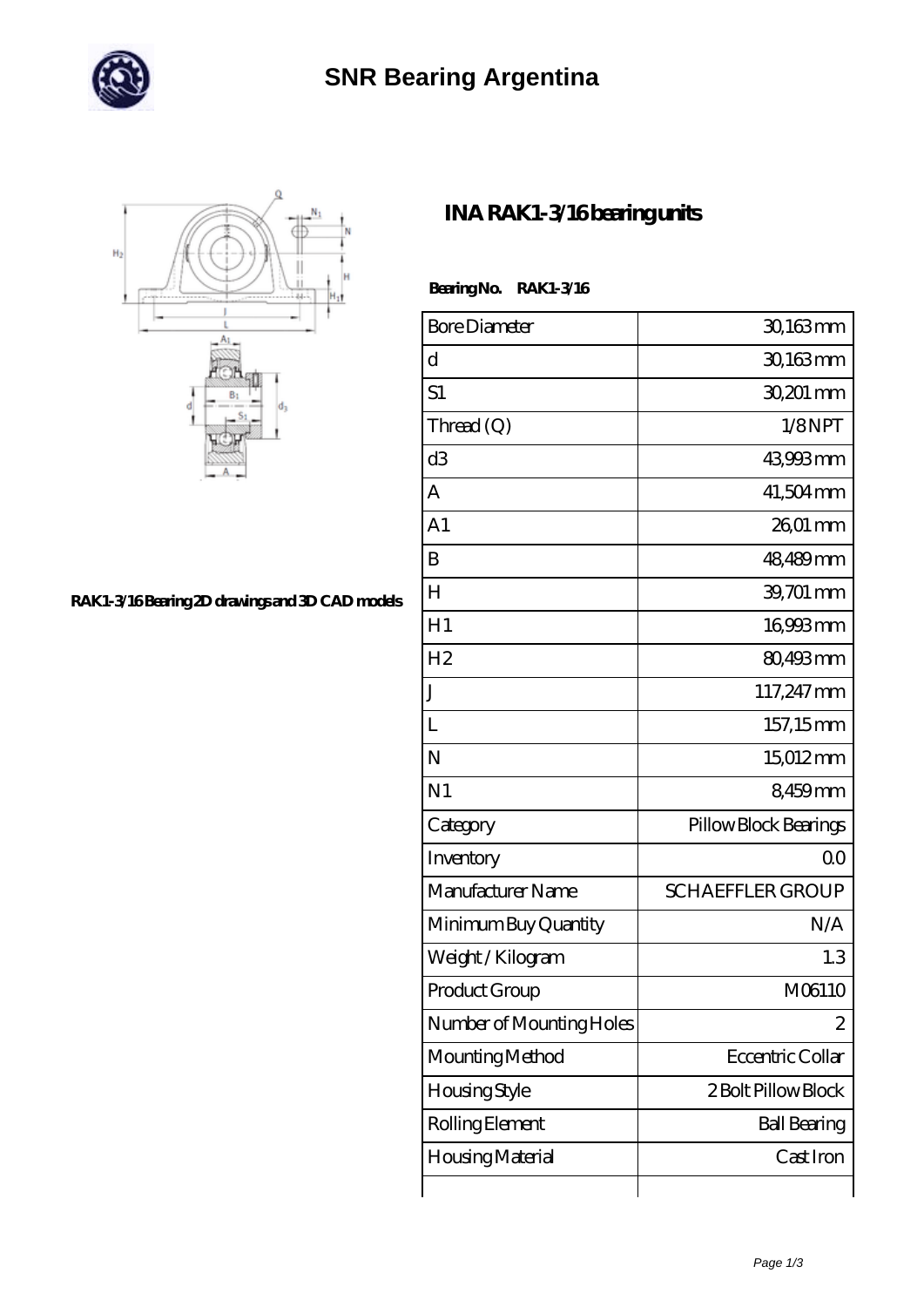

## **[SNR Bearing Argentina](https://directorio-rss.com)**

| Expansion / Non-expansion        | Non-expansion                                                                                                                                                                                           |
|----------------------------------|---------------------------------------------------------------------------------------------------------------------------------------------------------------------------------------------------------|
| Relubricatable                   | Yes                                                                                                                                                                                                     |
| <b>Insert Part Number</b>        | G1103KRRB                                                                                                                                                                                               |
| Seals                            | Double Land Riding<br>Rubber Contact                                                                                                                                                                    |
| Housing Configuration            | 1 Piece Solid                                                                                                                                                                                           |
| Inch - Metric                    | Inch                                                                                                                                                                                                    |
| Other Features                   | Single Row   Low Base  <br>With Set Screw                                                                                                                                                               |
| Long Description                 | 2Bolt Pillow Block; 1-3/16"<br>Bore; 1-9/16" Base to Center<br>Height; Eccentric Collar<br>Mount; Ball Bearing, 4.284"<br>Minimum Bolt Spacing<br>4.949" Bolt Spacing<br>Maximum; Relubricatable;<br>Ca |
| Category                         | Pillow Block                                                                                                                                                                                            |
| <b>UNSPSC</b>                    | 31171511                                                                                                                                                                                                |
| Harmonized Tariff Code           | 8483204040                                                                                                                                                                                              |
| Noun                             | Bearing                                                                                                                                                                                                 |
| <b>Keyword String</b>            | Pillow Block                                                                                                                                                                                            |
| Manufacturer URL                 | http://www.ina.com                                                                                                                                                                                      |
| Manufacturer Item Number         | RAK1-3/16                                                                                                                                                                                               |
| Weight/LBS                       | 2867                                                                                                                                                                                                    |
| Nominal Bolt Center to<br>Center | 4.8Inch   121 Millimeter                                                                                                                                                                                |
| <b>Bolt Spacing Minimum</b>      | $4284$ Inch                                                                                                                                                                                             |
|                                  | 108814Millimeter                                                                                                                                                                                        |
| Base to Center Height            | 1.563 Inch   39.7 Millimeter                                                                                                                                                                            |
| <b>Bore</b>                      | $1.188$ Inch $ 30175$<br>Millimeter                                                                                                                                                                     |
| Actual Bolt Center to<br>Center  | OInch   CMillimeter                                                                                                                                                                                     |